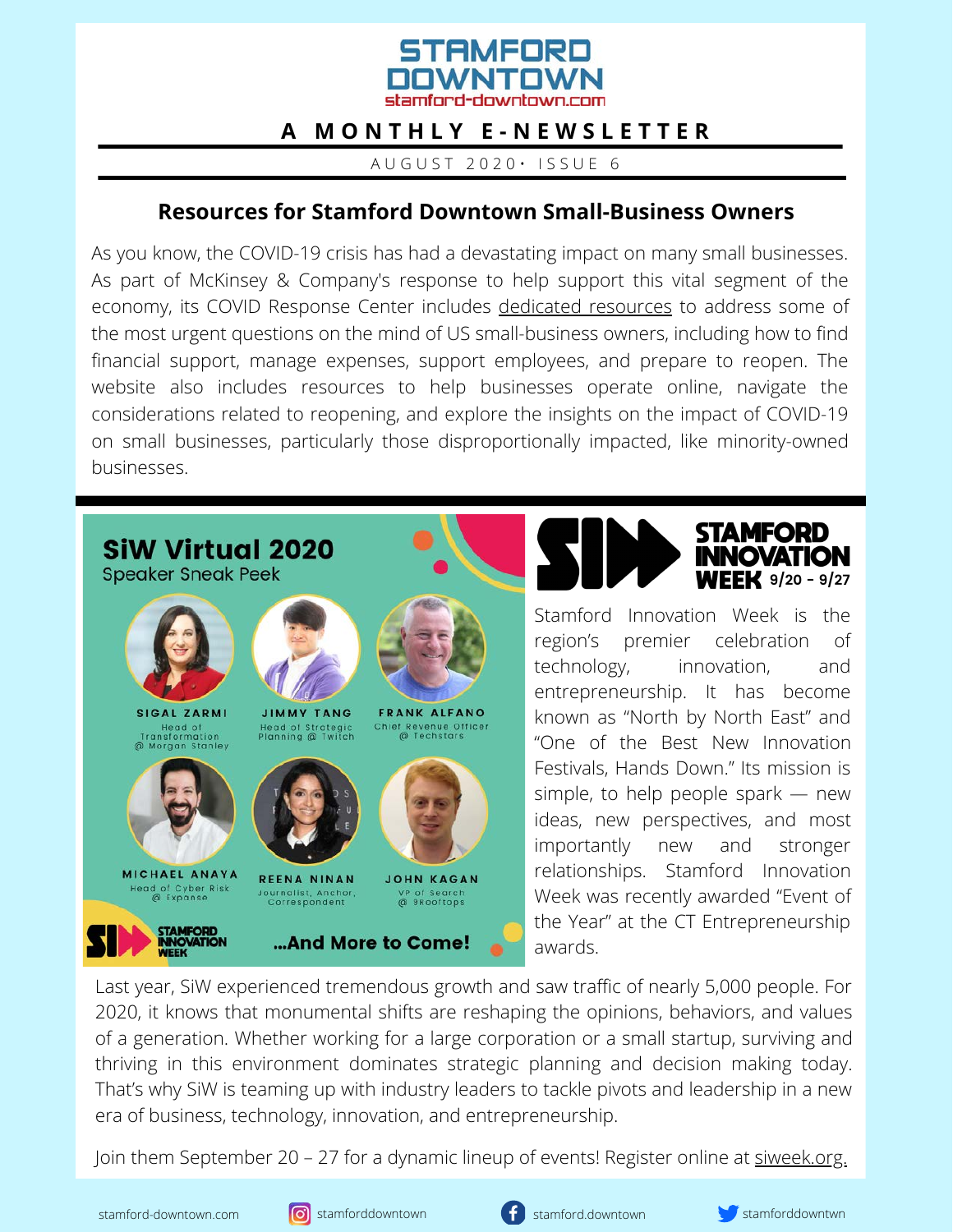**The Lloyd Opens as the Only Boutique Hotel in Stamford**





The Lloyd hotel opened its doors on Wednesday, August 5th on the site of the former Hotel Zero Degrees Stamford at 909 Washington Boulevard in Stamford Downtown. The new 94-room luxury boutique hotel was developed and is operated by RMS Companies.

The building has been completely renovated and transformed into an intimate hotel with a warm modern design. The newly created lobby lounge operates as a café by day serving a curated breakfast and locally roasted coffee, and as a bar by night. The first floor also includes a large 24-hour fitness center featuring core and cardio equipment, a Peloton bike and The Mirror for on-demand yoga and fitness training.

Each step of the guests' journey has been mindfully fashioned from the arrival experience, to the artwork, state of the art wellness offerings and modern West Elm guest room furniture. Luxurious amenities have been incorporated to address the nuances of the corporate and savvy leisure traveler including large flatscreen TV's, state-of-the-art fitness training equipment and healthy food and beverage offerings. Amenities also include; complimentary high-speed WiFi, a 24-hour marketplace, luxurious Malin & Goetz toiletries, spa robes, walk-in showers with frameless glass doors, valet parking, accommodations for canine travelers and Hilton Honors rewards. Other standard services include local shuttle service, nightly turn-down service, complimentary and freshly brewed coffee or tea delivered to your guestroom door in the morning. For more information or to book a reservation guests may go to [thelloydstamford.com.](http://www.thelloydstamford.com/)



### **Visit The Ferguson Library**

The Ferguson Library is open! You can visit the Main Library or any one of the branches. Masks are required to enter a library building. Location [hours](https://fergusonlibrary.org/locations/) may vary. Please check the library's [reopening guidelines](https://fergusonlibrary.org/reopening-guidelines/) page for details on what to expect. Curbside pickup is still available by appointment.

For general information, please call (203) 964-1000.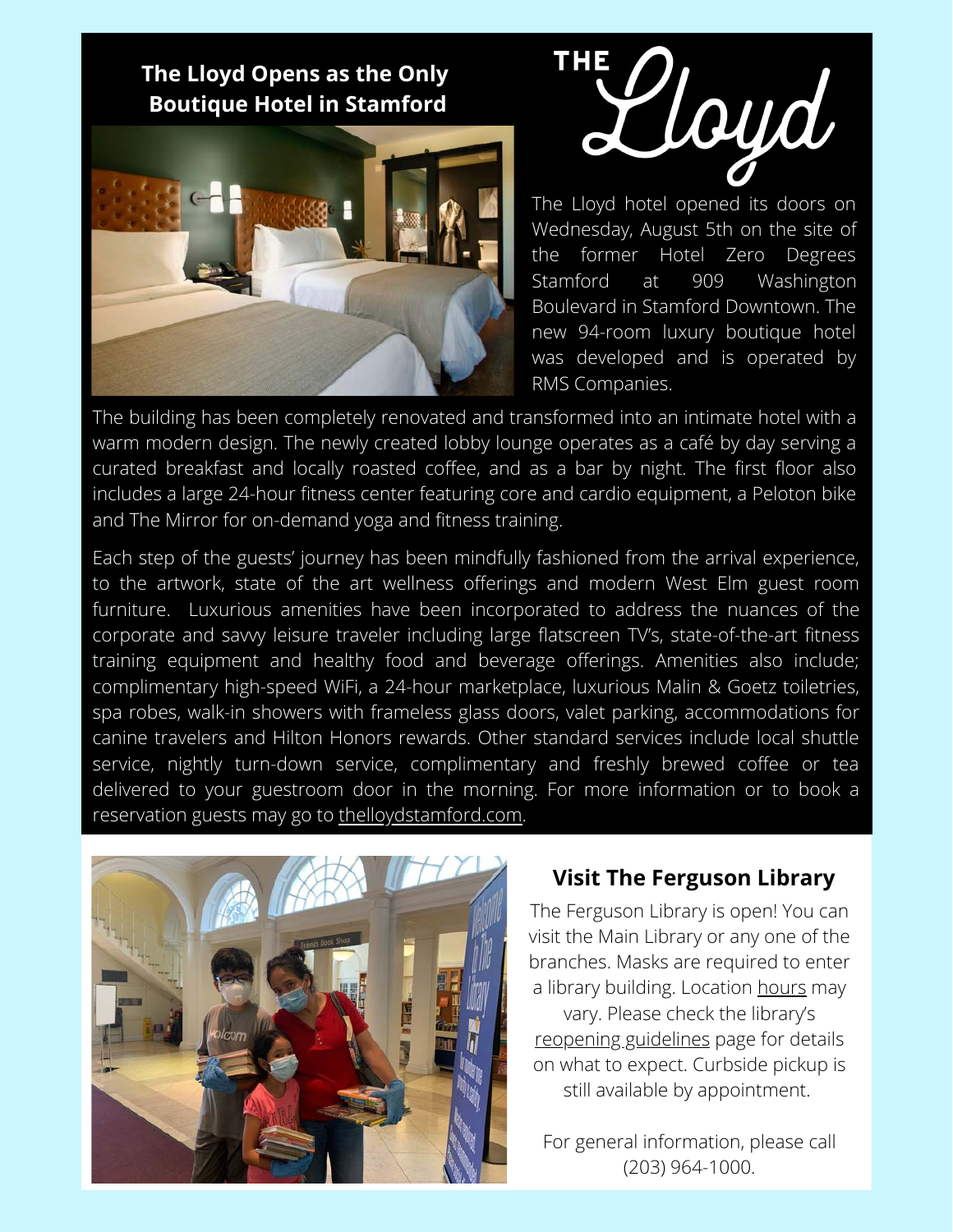## **Summer Street Will Soon Be More Walkable!**

Entering the Downtown and passing along a row of retail and restaurants, Summer Street is not as pedestrian friendly as we'd all desire. In fact, it's been downright dangerous, with this stretch of road having had significant crashes involving walkers and cars over the last few years. The neighborhood has been calling for improvements and the City has taken the initiative to seek out Federal funding to make the situation much better.

At the intersections of Summer Street with Main Street, Broad Street, North Street, and Hoyt Street, road area not needed for traffic flow will have asphalt removed and new pedestrian bumpouts and curb extensions added to the sidewalk. The result will be more area for walkers, opportunities for expanded outdoor dining, shorter crossing distances, and significant safety improvements.

The project began construction in July 2020 and will be completed by this Fall. These investments mark continued implementation of the walkability and complete streets recommendations detailed in the 2010 Downtown Master Plan commissioned by Stamford Downtown.

Please join us in thanking Mayor Martin and his Traffic and Transportation Bureau Chief, Jim Travers, and their team for advancing this project and securing the Federal funding through the Connecticut Department of Transportation CTDOT to pay for 90 percent of it. And additional thanks to Representatives Summerville, Patterson, Giordano, and Moore and their colleagues on the Boards of Representatives and Finance for securing the local match to make it happen.

This brings Stamford Downtown one step closer to becoming the transit-oriented and walkable urban center that will drive value and prosperity long into the future.